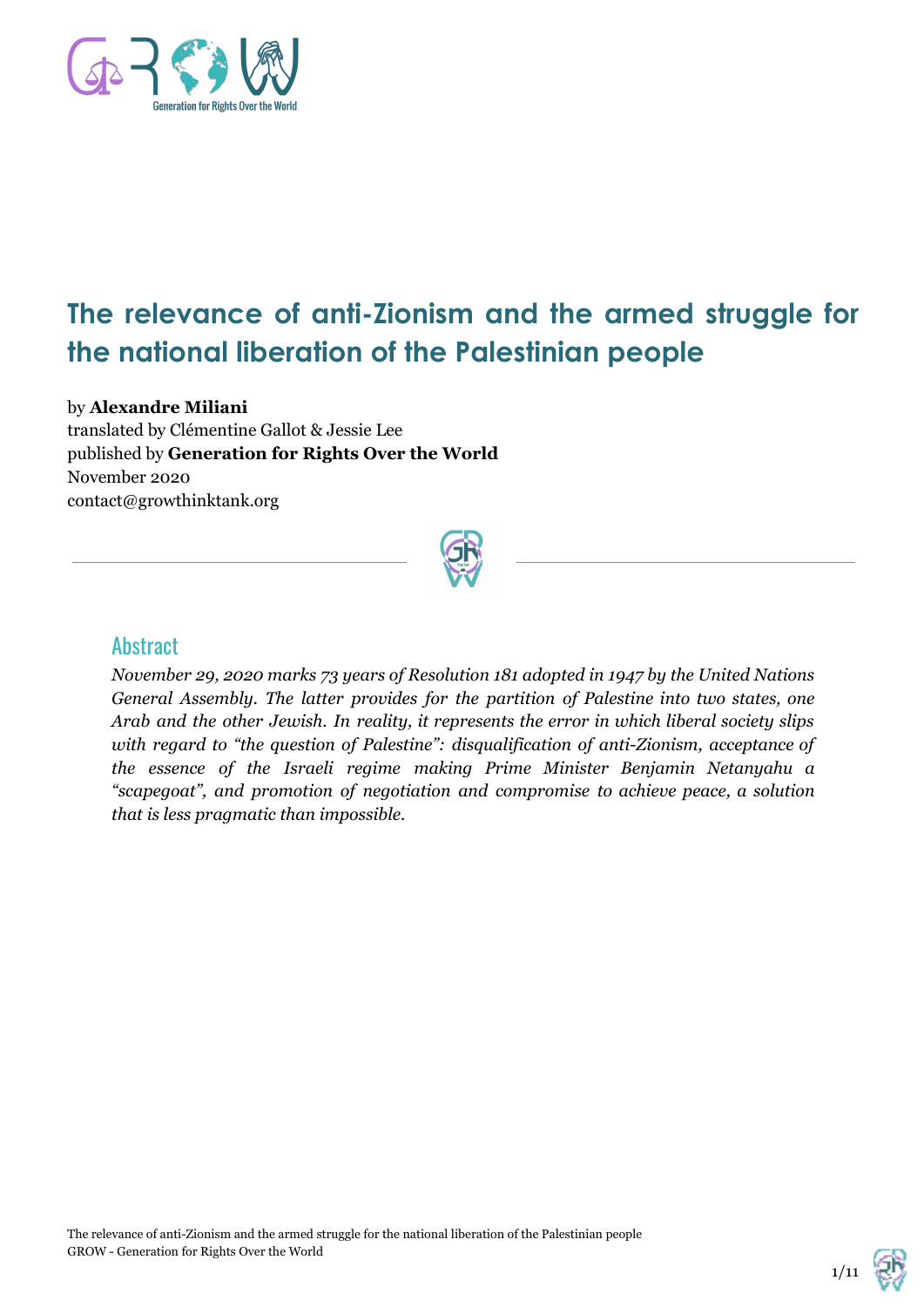

After having promised everything and its opposite to both parties that were unable to reconcile the Palestinian and Zionist points of view, facing the losses and the blows received, the British, in 1947, abandoned Palestine, which they had occupied as a mandatory power since 1923 and relies on the United Nations (UN) to resolve the conflict.

On 29 November 1947, the UN adopted Resolution 181 which provided for the partition of Palestine into two states. A resolution which does not contain any legal measures of application, which does not take into account the demands of the Palestinians, and which grants the Jewish population more than half of the Palestinian territory while it represents only one-third of the population.<sup>1</sup> This resolution is also treacherous as the British had promised the Palestinians their independence during the First World War.

November 29 will mark the 73 years of Resolution 181. The United Nations, the great prophet of peace, has organized a "Day of Solidarity with the Palestinian People" every year since 1977 in honor of this failed resolution

This is the sign of one of the many paradoxes present among most of the so-called supporters of the Palestinian people. Barring a miracle, the negotiation and the two-state solution promoted by the resolution of November 1947 will not compensate for the human and material losses suffered since 1948. The ultimate obstacle to peace is not Prime Minister Netanyahu, but the very nature of political Zionism and the State of Israel; aggressive, belligerent, racist, and imperialist. Therefore, it is necessary to reaffirm the relevance of anti-Zionism and the armed popular struggle for the national liberation of the Palestinian people, in prison for too long.

### The origin of Zionist ideology

Between 1873 and 1896, the Great Deflation rekindled the oppression of Jewish minorities in Europe. In Eastern Europe, where the arrival of the capitalist mode of production was later, followed by a deep social crisis, characterized by growing anti-Semitism, manifested by numerous pogroms<sup>2</sup> in the Russian Empire. Jews<sup>3</sup> from Eastern Europe migrate to the West and become the target of attacks by Western xenophobes. At the same time, Theodore Herzl, an Austrian Jewish writer assimilated to the West, developed his Zionist convictions by covering as a journalist the trial of Alfred Dreyfus, a victim of French anti-Semitism. This case inspired him, in particular, to write in 1896 Der Judenstaat ("The State of the Jews"), in which he defended the creation of a Jewish state as a solution to anti-Semitism.

Zionism has various interpretations. Its most neutral definition would characterize it as a political ideology that can be summed up as follows: the Zionist wants the Jewish people, as a national movement, to have the right to have as much territory as possible in Palestine with the least amount of Palestinians

2/11

<sup>&</sup>lt;sup>1</sup> XVII, Résolution 181 (II) « Résolution Adoptée sur le Rapport de la Commission Ad Hoc chargée de la Question Palestinienne », 29 novembre 1947, [https://undocs.org/pdf?symbol=en/A/RES/181\(II\)](https://undocs.org/pdf?symbol=en/A/RES/181(II))

<sup>&</sup>lt;sup>2</sup> Pogroms are the persecutions organized against the Jewish community, especially in the Russian Empire at the end of the 19th century.

<sup>3</sup> In application of the distinction issued by the Académie Française, the name "Jews" is used throughout this article as designation of persons descended from the ancient people of Israel as opposed to the name "jews ", which refers to all people claiming to be of Jewish faith.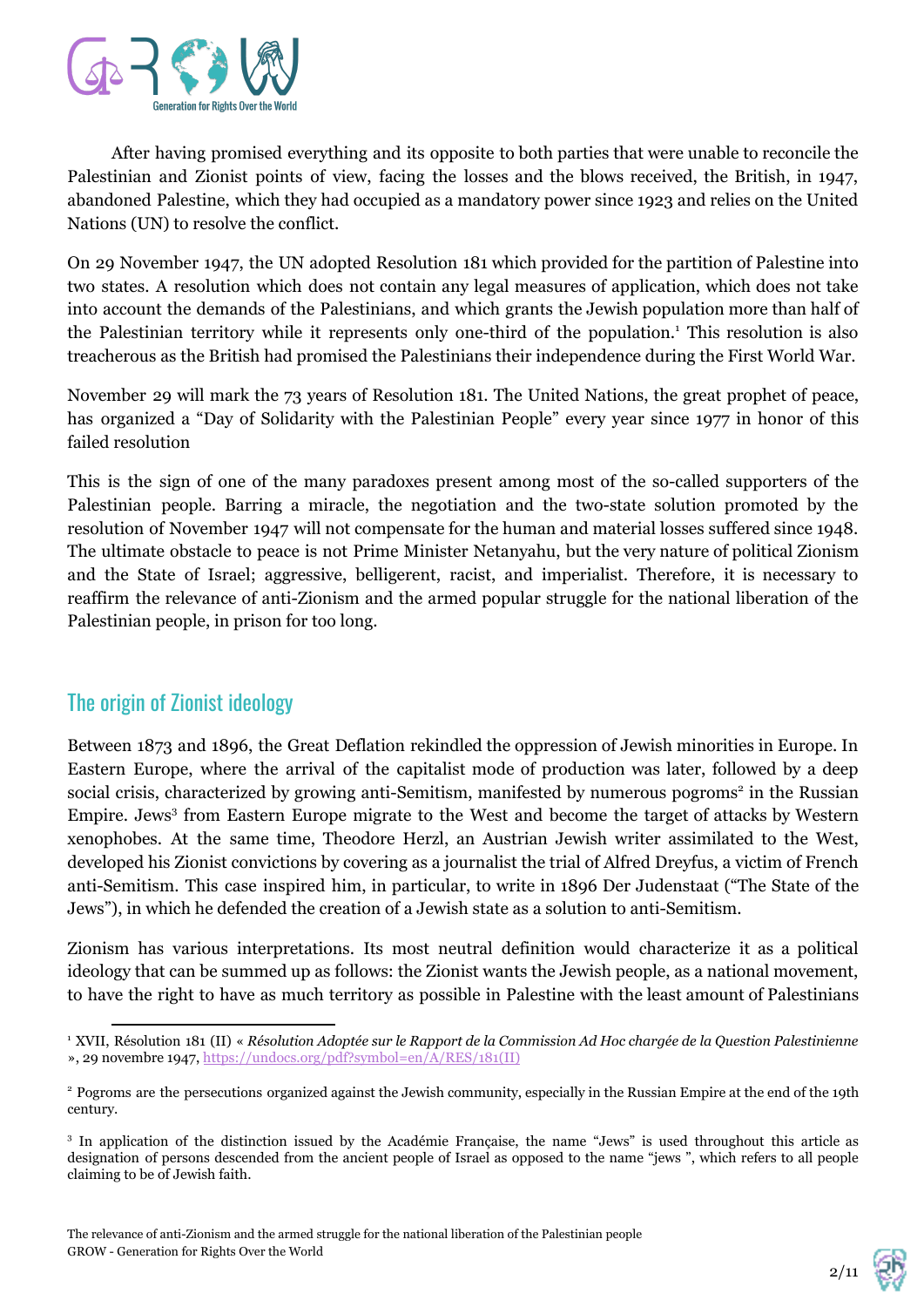

living on it<sup>4</sup>. This is an ideology that denies from the outset the very existence of the Palestinian people, as implied by the famous slogan "a people without land for a land without a people"<sup>5</sup>. Anti-Zionism is the ideology that opposes it.

Herzl's first victory was to have developed Zionism as a reaction to the oppression of Jews. Poor, persecuted Eastern European Jews cling to the Zionist project and the promise of a Jewish national home. In the meantime, they are fleeing to Western Europe and through there, as Herzl writes in his book, "helping to introduce anti-Semitism or to develop the one that already exists"<sup>6</sup>.

The second victory of Zionism is to have convinced a great European power, the British Empire, to support the Zionist project in its colonial and imperialist aims. Herzl explains that "the poorest must go as quickly and as far as possible", but at the same time such an emigration can only be meaningful if it is established around a political project in line with the context of colonialism at the time and aimed at creating a Jewish state. The Zionist movement will rely on its best allies: the anti-Semites. On the one hand, Herzl wants to send the poor Jews out of Europe; on the other hand, anti-Semites wish to get rid of it. In 1895, Herzl wrote at the beginning of his first diary that "anti-Semitism […] serves the Jewish character"<sup>7</sup>.

In order to meet the need for the support of a major European power, the Zionists are concentrating their efforts in London assisted by Chaim Weizmann, representative of Zionism in the United Kingdom. In 1916, Palestine was thereby transferred from Ottoman domination to British control during the Sykes-Picot agreements. A year later, the British Foreign Secretary Arthur Balfour declared that "His Majesty's Government favorably considers the establishment in Palestine of a national home for the Jewish people, and will use all their efforts to facilitate the achievement of this goal"<sup>8</sup>. The Jewish people whom Herzl wanted to form a state were then endowed with the strength and political institutions required to participate in the postwar colonial race.

# Netanyahu, "scapegoat"

The Zionist project will not stop to rely on the support of a great power throughout its history. France, then the United States has provided this protection, particularly since the 1970s. The Zionist movement was built by exploiting the oppression endured by the Jews, by counting on the support of anti-Semites, and by integrating into the imperialist system. Today, Benjamin Netanyahu applies Herzl's recipes by relying on abjection greater than the pogroms in Eastern Europe: the Nazi genocide. He exploits more than his predecessors, the tragedy of the Shoah to attach the image of anti-Semite to any criticism of

3/11

<sup>4</sup> CHOMSKY, N. PAPPÉ, I. (2015). *On Palestine*. Éditions Penguin.

<sup>&</sup>lt;sup>5</sup> KEITH, A. (1843). The Land of Israel According to the Covenant with Abraham, with Isaac, and with Jacob. William Whyte and Co.

<sup>6</sup> HERZL, T. (1896). *Der Judenstaat (L'État des Juifs).*

<sup>7</sup> ACHCAR, G. (2018). La dualité du projet sioniste. *Manière de Voir*. n°154, pp 7-11.

<sup>8</sup> Lord Arthur Balfour, « *Déclaration Balfour* », 2 novembre 1917, <https://www.universalis.fr/media/PH130983/>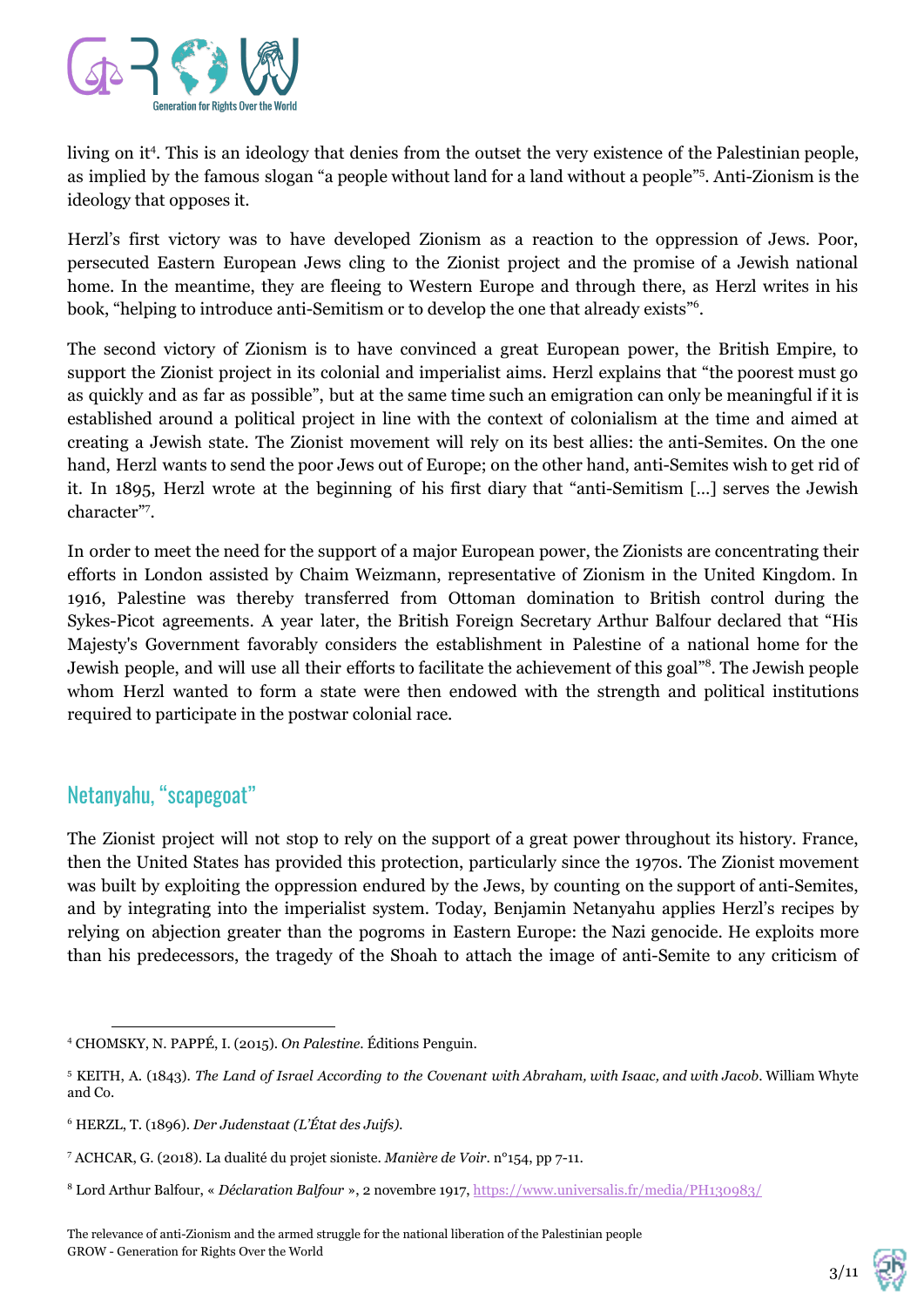

Israel, going so far as to place the responsibility for the Holocaust on Hajj Amine al-Husseini, the grand mufti of Jerusalem<sup>9</sup>.

Benjamin Netanyahu came to power for the first time in 1996. Leading the Israeli government, he intends to reject the Oslo accords which provided for the recognition of the Palestinian Authority as representative of the Palestinians and the division of the West Bank (Cisjordanie) into three zones more or less controlled by Israel. Its objective is clear: to strengthen existing Israeli settlements and build new ones. At the end of its mandate in May 1999, the Palestinian Authority only controlled 10% of the West Bank and the Palestinian population suffered daily from the brutality and injustice of the occupation: restriction of movement, expropriations, destruction of homes, arbitrary arrests, collective punishments. Thousands of political prisoners languish in Israeli prisons (some are children) awaiting trial.<sup>10</sup> This is nothing more or less a form of ethnic cleansing initiated in 1948 by the expulsion of thousands of Palestinians who have become refugees in neighboring countries, the sole aim being to empty a land of his people $^{11}$ .

Indeed, Netanyahu who has never believed in an agreement with the Palestinians harasses human rights NGOs, and Donald Trump's unconditional friendship constitutes a real danger to peace. The recent normalization of relations between Israel, Bahrain, and the United Arab Emirates confirms the policy of repression and isolates Palestinians even further. Netanyahu made Israel the country with the most social inequalities according to the Organization for Economic Co-operation and Development (OECD), possibly the result of a liberal, capitalist model coupled with an apartheid regime.

Re-elected a second time in 2009, Netanyahu will eventually exceed the record for longevity at the head of the Israeli government until then held by David Ben-Gurion, the founder of the state, who during the declaration of independence in 1948 posed Israel in a Jewish and democratic state and was committed to guaranteeing equality between all citizens. On the contrary, on July 19, 2018, Netanyahu passed a constitutionally valid law called "Israel as the nation-state of the Jewish people" which does not mention the term democracy and establishes de facto discrimination between two categories of citizens, Jews, and Arabs, enshrining in law the apartheid regime which prevailed de facto<sup>12</sup>.

However, in reality, wasn't Netanyahu just, with more cruelty, perpetuating a logic that preceded him? Certainly, it poses a certain danger for the reasons stated above, but the issue of inequalities of status between Jews and Arabs, a major obstacle preventing the creation of a unified, multicultural and democratic state throughout the territory of historic Palestine, is not new and is part of the very essence

4/11

<sup>9</sup> Remarks made by Benyamin Netanyahu before the World Zionist Congress in Jerusalem on 20 October 2015. Hajj Amine al-Husseini is a Palestinian politician who became, in 1921, Grand Mufti of Jerusalem (title reserved for Sunni Muslims, interpreters of Muslim law). During World War II he collaborated with the Nazis and is known for his anti-Semitism and endorsement of the Nazi genocide. On the other hand, his role was only minimal and he is in no way responsible for the genocide. Israeli propaganda uses his image to delegitimize the Palestinian cause.

<sup>10</sup> Ligue des Droits de l'Homme. (2019). *Campagne pour la libération des enfants palestiniens emprisonnés par Israël.* [online] Available at:

[https://www.ldh-france.org/campagne-pour-la-liberation-des-enfants-palestiniens-emprisonnes-par-israel/#:~:text=Depuis%2](https://www.ldh-france.org/campagne-pour-la-liberation-des-enfants-palestiniens-emprisonnes-par-israel/#:~:text=Depuis%20d%C3%A9but%202018%2C%20plus%20de,en%20d%C3%A9tention%2C%20dont%2032%20ont) [0d%C3%A9but%202018%2C%20plus%20de,en%20d%C3%A9tention%2C%20dont%2032%20ont](https://www.ldh-france.org/campagne-pour-la-liberation-des-enfants-palestiniens-emprisonnes-par-israel/#:~:text=Depuis%20d%C3%A9but%202018%2C%20plus%20de,en%20d%C3%A9tention%2C%20dont%2032%20ont) [Accessed 23 Sep. 2020].

<sup>11</sup> VIDAL, D. (2017). Cisjordanie, de la colonisation à l'annexion. *Le Monde Diplomatique*. n°755, pp 22-23.

<sup>&</sup>lt;sup>12</sup> Knesset, Basic Law: Israel as the Nation State of the Jewish People, 19 juillet 2018, [https://web.archive.org/web/20180719173434/https://knesset.gov.il/spokesman/eng/PR\\_eng.asp?PRID=13978](https://web.archive.org/web/20180719173434/https://knesset.gov.il/spokesman/eng/PR_eng.asp?PRID=13978)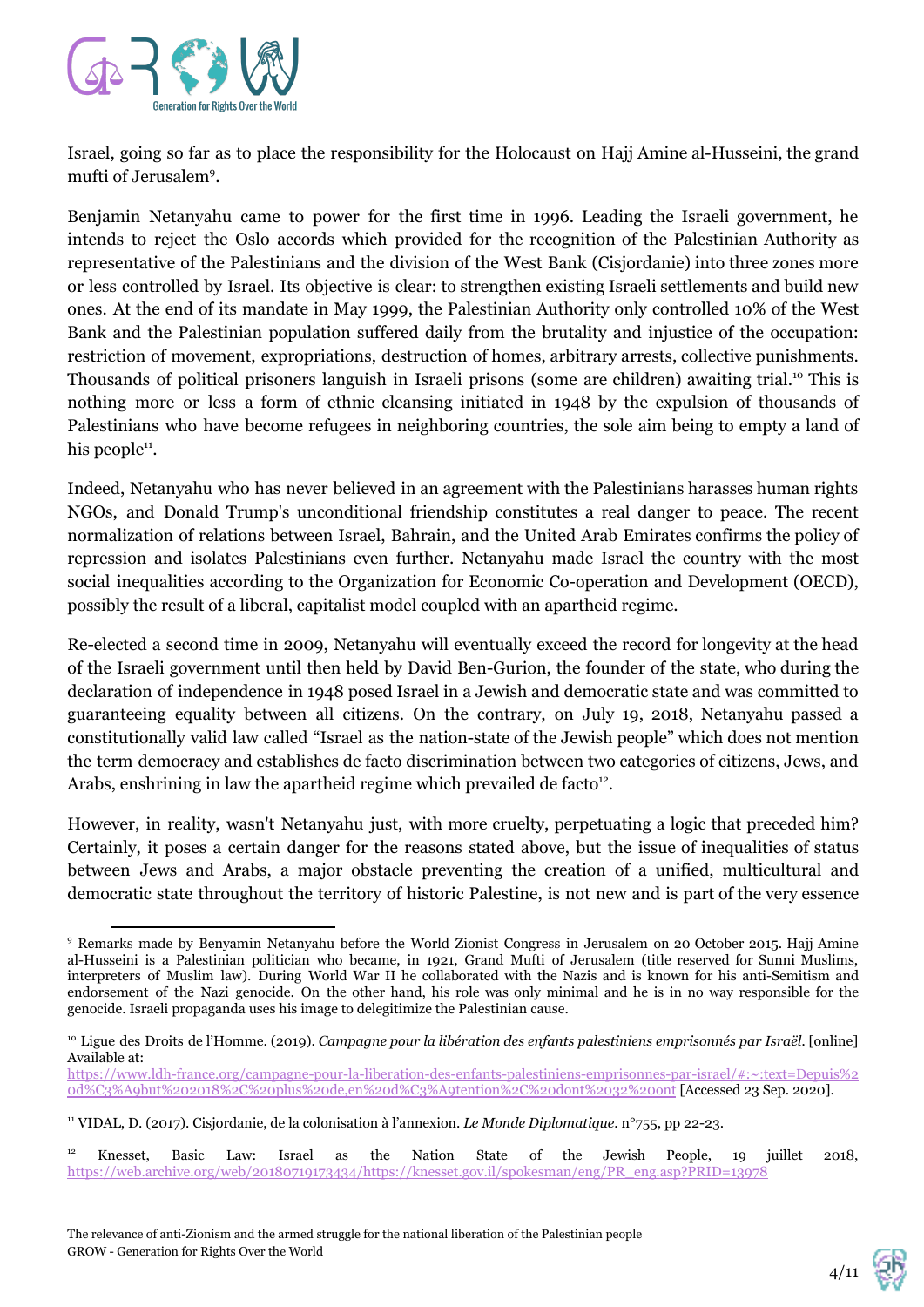

of the Zionist project. After the first Israeli-Arab war in 1948 and the expulsion of 750,000 Palestinians from their land, the Knesset<sup>13</sup> passed the "Law of Return"<sup>14</sup> on 5 July 1950 and on 1 April 1952 the "Nationality Law"<sup>15</sup>.

The "Law of Return" creates a legal category of Jewish nationality. All Jews around the world have immediate access to Israeli citizenship. The "Nationality Law", on the other hand, aims to denationalize the Palestinians. This law states that Israeli citizenship can only be granted to the Palestinians present in Israel between 1948 and 1952, expelling nearly 85% of the Palestinian population who took refuge in neighboring countries and became stateless. Nevertheless, the Israeli citizenship granted to the few Palestinians who have not fled does not legally make them members of the nation. They become second-rank citizens compared to national and Jewish citizens.

The "Law of Return" and the "Nationality Law" allowed Israel to privilege the Jewish Israeli population by differentiating between Jews and Palestinians. Israeli nationality is based on religious affiliation, excluding Christians and Muslims. These two laws allowed Israel to maintain a Jewish majority, enshrining the subordination of Palestinians under civil law. The "Law of Return" and the "Nationality Law", two of the first amendments adopted by the Zionist state, included Palestinians in law only to ensure their exclusion<sup>16</sup>. Netanyahu's policy is in fact only carrying out what the Zionist project demands him to do.

This is not about freeing Netanyahu from the many times he violated human rights, but rather about addressing two fundamental issues facing activists for peace and justice in Palestine. First, while the world views the question of Palestine as complex and irresolvable, it is, from its origins until today, a story of colonialism and racism. Zionism has not invented anything in this direction. Nonetheless, Israel has managed, with the help of its allies, to construct an explanation so complex that any criticism from the outside world is immediately castigated at best as naive, at worst as anti-Semitic<sup>17</sup>. Secondly, while some Israeli policies are severely criticized and condemned, the very nature of the Israeli regime and the ideology that produces those policies are not targeted. It is unthinkable that in the days of supremacist South Africa, the only worthy revolts would be those against atrocities committed by the South African government, such as the Soweto massacre<sup>18</sup>, but not against the very nature of the apartheid regime. If one is at all involved in the defense of human rights, it is not possible to tolerate Israel as a Zionist state and to only put the blame on Netanyahu.

<sup>&</sup>lt;sup>13</sup> The Knesset is the parliament of the State of Israel.

<sup>14</sup> Knesset, *Sefer HaChukkim* (Book of Laws) No. 51, p. 159., Basic Law: The Law of Return, 5 juillet 1950, <https://www.jewishvirtuallibrary.org/israel-s-law-of-return>

<sup>&</sup>lt;sup>15</sup> Knesset, Basic Law: Nationality Law 5712-1952, 1er avril 1952, <https://www.refworld.org/docid/3ae6b4ec20.html>

<sup>16</sup> ERAKAT, N. (2019). *Justice For Some, Law and the Question of Palestine*. Stanford University Press.

<sup>17</sup> CHOMSKY, N. PAPPÉ, I. (2015). *On Palestine*. Éditions Penguin.

<sup>&</sup>lt;sup>18</sup> 16 June 1976, the student protests in Soweto were violently repressed by the police of the supremacist regime.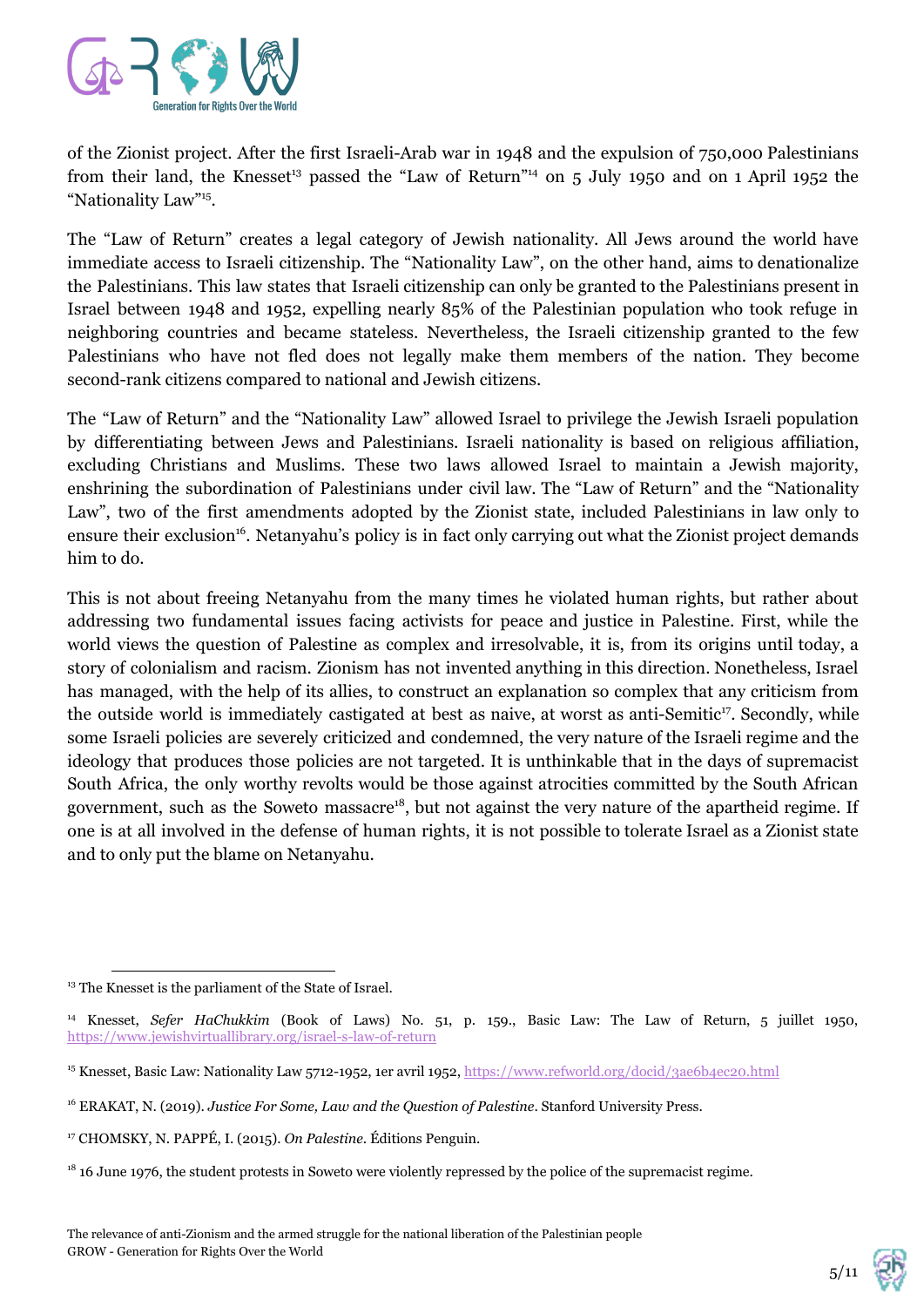

## The relevance of anti-Zionism

Albert Camus wrote "to name an object badly is to add to the unhappiness of this world"<sup>19</sup>. On 16 July 2017, Emmanuel Macron concluded his speech at the commemoration of the 75th anniversary of the Vél'd'hiv' raid by adding: "We will not give in to anti-Zionism, because it is the reinvented form of antisemitism"<sup>20</sup>. This is a capital offense. One injustice cannot be repaired by creating another. Indeed, many Jews in the intellectual world have always been and remain, if not anti-Zionist, then at least non-Zionist<sup>21</sup>. This is a capital offense. One injustice cannot be repaired by creating another. Indeed, many Jews in the intellectual world have always been and remain, if not anti-Zionist, then at least non-Zionist.

If some people are still reluctant to claim to be anti-Zionist, it is important to recall a historical fact: 50 years ago, the international community condemned Zionism as a form of racism. In the early 1970s, the Palestine Liberation Organization (PLO) won many victories in the international community in the context of decolonization and global anti-imperialism. Yasser Arafat, leader of the PLO, is invited by the UN General Assembly to defend the Palestinian cause. Its success is total and leads to the adoption of Resolution 3237 which resolves the issue of the Palestinian people and its representation. It invites the PLO to become a UN observer and authorises it to participate in all the work and sessions of the General Assembly, with the exception of the right to vote<sup>22</sup>.

In November 1974, under the presidency of Abdelaziz Bouteflika, the UN General Assembly suspended South Africa as a member state of the UN because of its violation of the principles of the UN Charter (inability to represent the majority of South Africans, institutionalised racial discrimination, etc). This decision sets a precedent where the General Assembly could suspend a Member State by a decision of its President. The PLO, a new observer member of the UN, was inspired by South Africa's dismissal and undertook to mobilise a similar movement against Israel.

In the absence of a consensus in the Assembly, the dismissal of Israel appears complicated. The PLO, therefore, prefers to intensify its activities within the UN. In 1975, the Assembly adopted Resolution 3375 calling for the inclusion of the PLO in "in all efforts, deliberations and conferences on the Middle East which are held under the auspices of the United Nations, on an equal footing with other parties<sup>"23</sup>. The

6/11

<sup>19</sup> CAMUS, A. (1944). *Sur une philosophie de l'expression*. Paris. Édition Gallimard.

<sup>20</sup> Emmanuel Macron, Commémoration de la rafle du Vel d'Hiv à Paris, 16 juillet 2017[,](https://www.vie-publique.fr/discours/203175-declaration-de-m-emmanuel-macron-president-de-la-republique-en-hommag) <https://www.vie-publique.fr/discours/203175-declaration-de-m-emmanuel-macron-president-de-la-republique-en-hommag>

<sup>21</sup> VIDAL, D. (2018). Antisionisme = antisémitisme ? : Réponse à Emmanuel Macron. *Libertaria*.

<sup>22</sup> Resolution 3237 (XXIX) "Observer status for the Palestine Liberation Organisation", 22 novembre 1974, <https://documents-dds-ny.un.org/doc/RESOLUTION/GEN/NR0/739/98/IMG/NR073998.pdf?OpenElement>

 $^{23}$  Resolution 3375 (XXX), "Invitation to the Palestine Liberation Organization to participate in the Middle East peace efforts", 10 novembre 1975, <https://unispal.un.org/DPA/DPR/unispal.nsf/0/7E0524B7EAD4A9E4852560DE004EFDC7>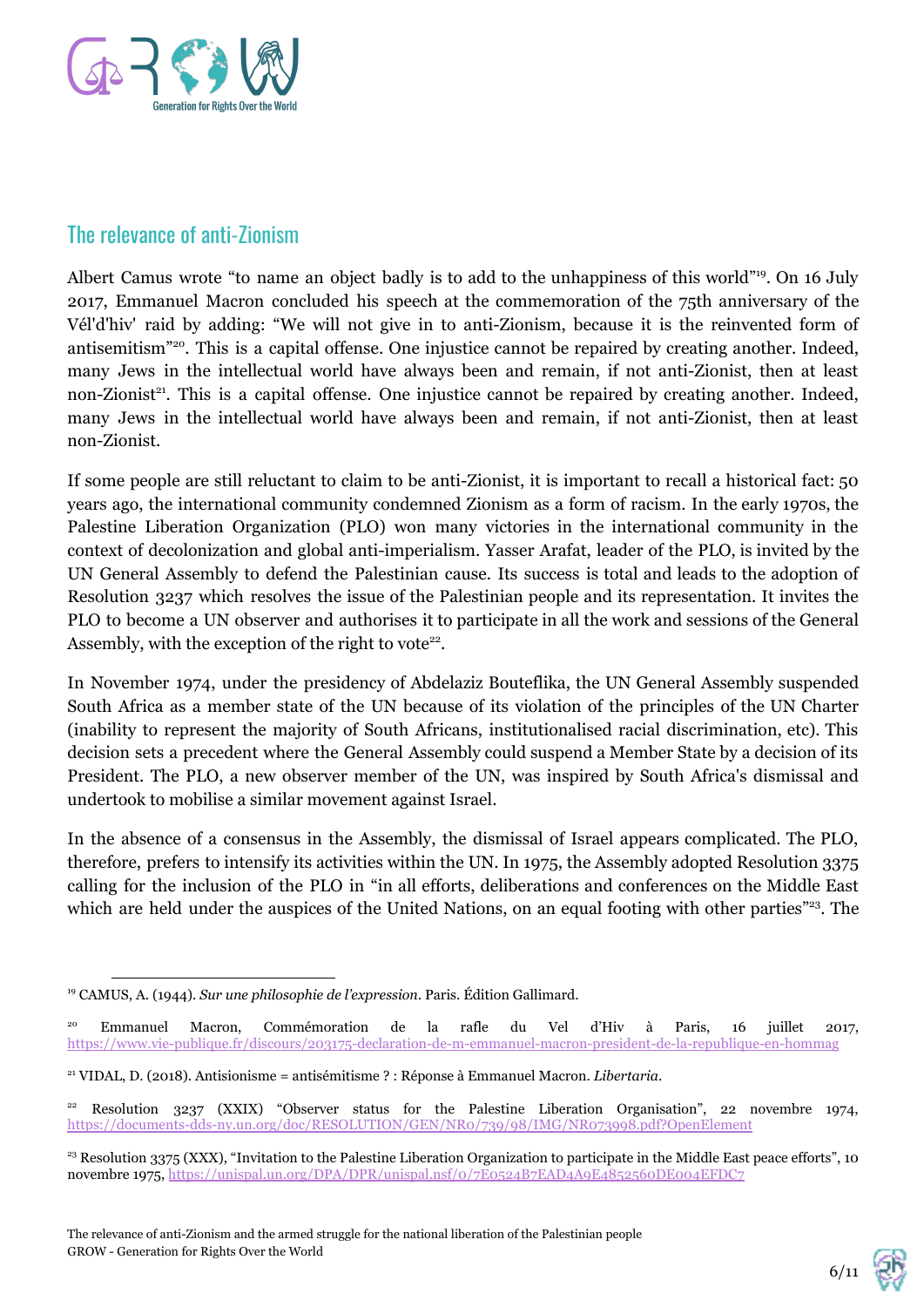

Assembly also establishes the United Nations Committee on the Inalienable Rights of the Palestinian People (UNCIRPP).

All these diplomatic successes led to a key moment in the history of anti-Zionism. In 1975, Cuba, South Yemen, Libya, Somalia, and Syria introduced an amendment to a resolution on the Decade for Action to Combat Racism and Racial Discrimination, adopted by most African states to delegitimise the apartheid regime in South Africa and Namibia. This amendment stipulates that wherever the terms apartheid, racism, colonialism, racial discrimination, and foreign domination appear, the word "Zionism" will also be inserted in the text. Having failed to dislodge Israel, the PLO has sought to delegitimize Israel's constitutive ideology. This led to the adoption of Resolution 3379 in November 1975 declaring that Zionism is a form of racism and racial discrimination<sup>24</sup>. Zionist laws, policies, and institutions must therefore be dismantled, as well as Jewish national supremacy as a political structure based on displacement, forced exile, dispossession, second-class status, and the elision of the Palestinian people.

Unfortunately, this success did not last more than two decades. In August 1990, Saddam Hussein invade Kuwait. While the United States establishes an international coalition to defend the small Arab state, Yasser Arafat supports Iraq in the belief that the coalition will not intervene. This was a miscalculation. The liberation of Kuwait left the PLO financially vulnerable and politically isolated. The United States, victorious, strengthens its status in the Middle East, while at the same time having a debt to the Arab states that have joined the coalition. They pay their dues by engaging in a regional peace process. Due to the financial crisis, its geographical isolation in Tunisia<sup>25</sup> and the rise of Hamas<sup>26</sup>, The PLO, becoming weak and vulnerable, had too few strategic options at its disposal.

The United States then launched the Middle East Peace Conference by sending a letter of invitation to meet in Madrid at the end of October 1991. Their aim was to achieve a peace presented as real between Israel, Syria, Lebanon, Jordan, and the Palestinians, but nevertheless seeking to launch bilateral negotiations between Israel, Jordan, Syria, and Egypt in order to disintegrate the Arab bloc and then involve the PLO at the very end in order to impose a peace settlement on the Palestinians<sup>27</sup>. The PLO, in a situation of inferiority and because of their desire to retain power over the question of Palestine against other Palestinian organisations, may have had no choice but to accept the American and Israeli conditions. One of them was the revocation of Resolution 3379 condemning Zionism as a form of racism.

Thus, in the space of 20 years, anti-Zionism was discredited and discredited for imperialist and economic reasons, until it was compared to anti-Semitism by Emmanuel Macron in 2017. Without being able to attack the very ideology of Israel, the only "legitimate" weapons of the international community are to force respect for international law and its numerous resolutions (Resolution 181, 242, 338...), always

7/11

<sup>24</sup> Resolution 3379 (XXX) "Elimination of all forms of racial discrimination", 10 novembre 1975[,](https://www.un.org/french/documents/view_doc.asp?symbol=A/RES/3379(XXX)&Lang=F) [https://www.un.org/french/documents/view\\_doc.asp?symbol=A/RES/3379\(XXX\)&Lang=F](https://www.un.org/french/documents/view_doc.asp?symbol=A/RES/3379(XXX)&Lang=F)

<sup>&</sup>lt;sup>25</sup> Following the siege of Beirut in 1982, the headquarters of the PLO was transferred to Tunis from Lebanon, hence its geographical isolation in Tunisia.

<sup>&</sup>lt;sup>26</sup> Hamas is a Palestinian political party of Islamic faith present mainly in the Gaza Strip.

<sup>27</sup> ERAKAT, N. (2019). *Justice For Some, Law and the Question of Palestine*. Stanford University Press.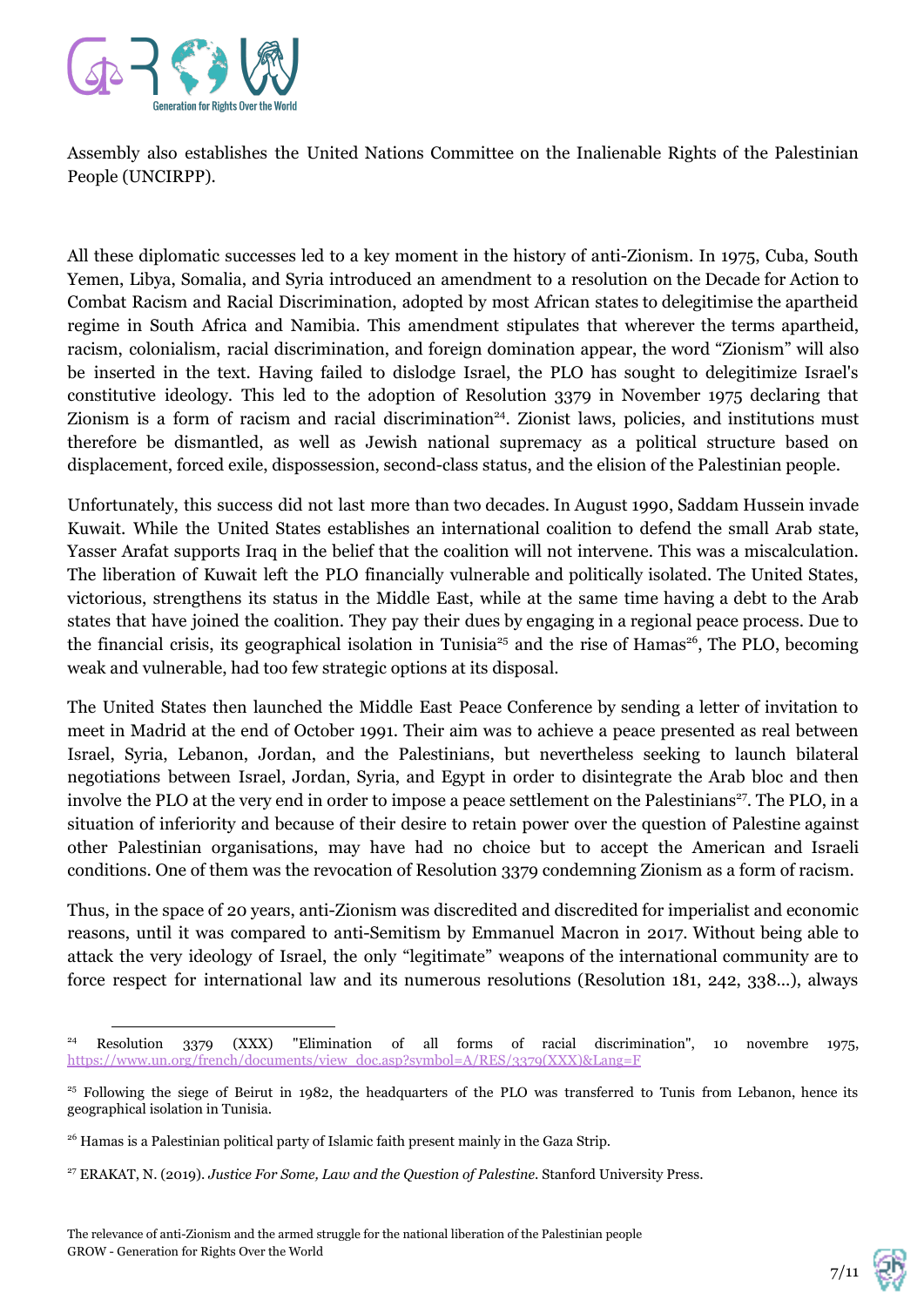

adopted without consulting the Palestinians, without making their rights apparent and without ever recognising them as a national people.

As for the resolution of this century old conflict, international society still advocates the old paradigm of the two-state solution. The reality is quite different: Palestine, from the Mediterranean to the Jordan River, is already de facto annexed and controlled by Israel. Moreover, Netanyahu proudly claims that under his long-lasting mandate, no Palestinian state will come into being. In this very real case, the two-state solution is buried in favour of a single state. But which one? What will be the status of the annexed Palestinians with their land ? The ultra-majority trend in Israeli society is clear : Jews and Arabs cannot have the same rights. On the Palestinian side and the Palestinian Authority, reactions are rare. This corrupt, elitist, bourgeois and collaborating organisation, financially supported at arm's length by the European Union and the Gulf petro monarchies, settle for reaffirming the two-state solution and the need to enforce international law<sup>28</sup>. Faced with this impasse, the question of taking up arms is at once fundamental, legitimate and legal.

#### Popular armed struggle as a legal solution

Between World War II and the 1970s, the main form of armed conflict was non-conventional warfare. This is a conflict that is not inter-state, but whose belligerents are often armed groups fighting against sovereign institutions. The legal framework available to regulate them was limited to a single article of the 1949 Geneva Conventions<sup>29</sup>. The United States and Israel led the march to delegitimize this armed force, describing it as terrorism. However, in November 1973, the UN General Assembly adopted Resolution 3070 reaffirming that "the legitimacy of the struggle of peoples to free themselves from colonial and foreign domination and enslavement by all available means, including armed struggle"<sup>30</sup>. One year later, on 14 December 1974, the same Assembly adopted resolution 3314 on the definition of aggression. Article 7 of this resolution states that the use of force by a people to liberate itself from colonialism does not constitute aggression in legal terms<sup>31</sup>.

In March 1974, two additional protocols to the Geneva Conventions were introduced allowing the recognition of the sovereignty of armed national liberation movements. They broaden the legal lexicon governing non-conventional armed conflicts, legitimizing the use of force by non-state actors or guerrilla fighters. The first Additional Protocol sought to elevate the status of wars of national liberation to that of international armed conflict, thereby acknowledging the embryonic sovereignty of liberation movements and conferring them the right to use armed force. This addition took place at the Diplomatic Conference on the Reaffirmation and Application of International Humanitarian Law Applicable in Armed Conflicts

8/11

<sup>28</sup> USHER, G. (2003). Impasse stratégique pour la résistance palestinienne. *Le Monde Diplomatique*. n°594, pp 12-13.

<sup>29</sup> ERAKAT, N. (2019). *Justice For Some, Law and the Question of Palestine*. Stanford University Press.

<sup>30</sup> Resolution 3070 (XXVIII), "Importance of the universal realization of the right of peoples to self-determination and of the speedy granting of independence to colonial countries and peoples for the effective guarantee and observance of human rights", 30 novembre 1973, [https://www.un.org/french/documents/view\\_doc.asp?symbol=A/RES/3070\(XXVIII\)&TYPE=&Lang=E](https://www.un.org/french/documents/view_doc.asp?symbol=A/RES/3070(XXVIII)&TYPE=&Lang=E)

<sup>&</sup>lt;sup>31</sup> Resolution 3314 (XXIX), "Definition of aggression", 14 décembre 1974, [https://legal.un.org/avl/pdf/ha/da/da\\_ph\\_f.pdf](https://legal.un.org/avl/pdf/ha/da/da_ph_f.pdf)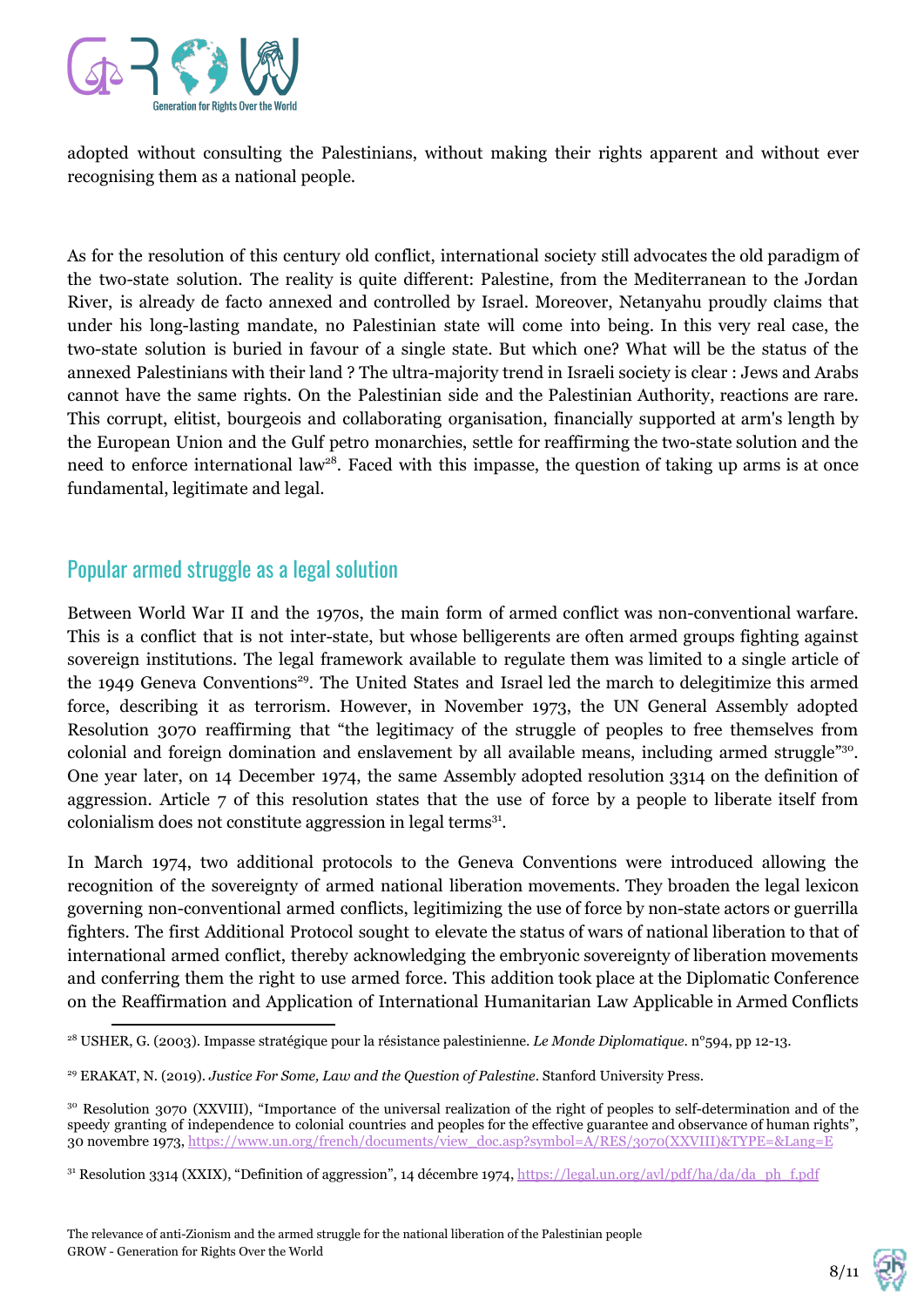

in 1975. This diplomatic conference intended to welcome the liberation movements as observer participants. In fact, the admission of national liberation movements to the diplomatic conference is equivalent to the recognition of their embryonic sovereignty, as explained by Abi Saab, representative of the G77: "The definition of sovereignty is the exclusive use of legitimate force. And legitimate force is force used in the name of the community as a source of order, not a disorder".

The Palestinian resistance has thus led a campaign to bring its guerrilla warfare against Israel within the scope of international law in order to achieve two objectives: to challenge the criminalisation of its armed struggle as terrorism by creating a new legal regime, and to establish itself as an embryonic sovereign capable of having a monopoly on violence. This legal work affirmed the existence of a Palestinian nation eligible for the right to self-determination $32$ .

The armed struggle is therefore legitimate and legal for the national liberation of the Palestinian people. However, in the early 1980s, the PLO took the decision to undertake non-violent resistance to the occupation, favouring negotiations with Israel and the United States, yielding to pressure from the Western world to maintain their elitist privileges in Palestine. As for Palestinian revolutionary groups using force such as Hamas or Islamic Jihadism, they are labeled as terrorists and serve as a pretext for brutal Israeli repression. ; among others, Israeli bombings in Lebanon and Syria and the imprisonment of 2 million Palestinians in the Gaza Strip.

George Habash, at the head of the Popular Front for the Liberation of Palestine (PFLP), a Palestinian political party of Marxist obedience, shows us why the popular armed struggle is necessary and is the only way to achieve liberation<sup>33</sup>. It establishes a revolutionary theory and specifically defines the enemies of the revolution. For him, the problem of Palestinian resistance is that it struggles to answer the question "who is the enemy?" ; because it is daily and does not materialise: it is the "Israeli fact". For George Habash, the struggle must be national and must aim not at the destruction of Israel as a nation, but as a political, economic, and military entity, which translates into Zionism, an aggressive, racist, reactionary and religious ideology.

The first enemy needing to be fought by armed struggle is the Israeli entity. First of all, it represents a human element. Applying colonialism of settlement, each Israeli life is of immeasurable value to the Zionist state, all the more so if it is that of a soldier, in a country that devotes a real cult to its army. In addition, all Israelis are subject to racist military training in which Palestinians are presented as sub-men and sub-women. Thus, every Israeli is ready to give his or her life to defend Zionism against the "Arab barbarian". Then it is necessary to break the sense of stability that Israel promotes by providing security for its inhabitants, while at the same time presenting itself as the state of refuge for Jews from all over the world. Armed struggle is therefore essential to bury this myth, which will also deter emigration in Palestine and encourage Israeli immigration.

The second enemy is Zionism and world imperialism. World Zionism is the living embodiment of the thinking of a racist movement sponsored by capitalism, exemplified by the moral, monetary, and military



<sup>32</sup> ERAKAT, N. (2019). *Justice For Some, Law and the Question of Palestine*. Stanford University Press.

<sup>33</sup> HABACHE, G. (1969). *Les ennemis de la révolution*.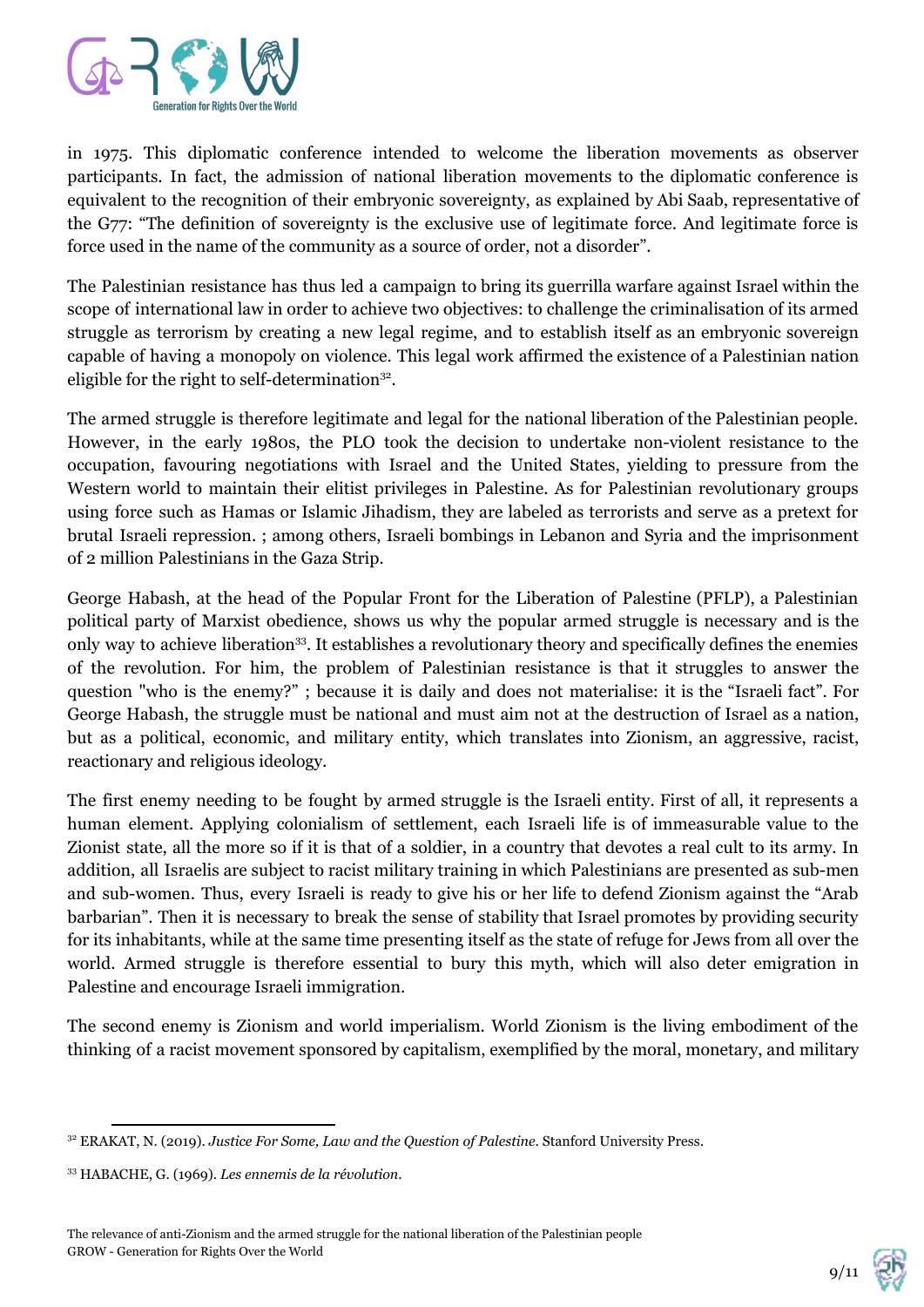

support of the Western world. Because Zionism has developed through imperialism, to separate the struggle against Israel from the anti-imperialist struggle would be to fall into a fundamental error.

Finally, George Habash defines the last enemy under a materialist conception: it is the Arab and Palestinian bourgeois class. The reactionary and bourgeois Arab classes are linked with imperialism, have allowed Zionism to invade Palestine, and have broken the Palestinian revolutionary momentum, as we can see from the normalisation of relations between Israel, Egypt, Jordan, Bahrain and the United Arab Emirates. The Palestinian bourgeois class represented by the PLO has had a defeatist attitude in acknowledging and collaborating with the Zionist entity.

Zionism, although an ideology, thus materialises every day in the Israeli entity. In order for the Palestinian revolution to take place, it is necessary that it takes place in two ways: through thought, by limiting world Zionist propaganda as much as possible while correctly informing the different societies about Israel's actions in Palestine, but also through arms, in order to weaken and then destroy Zionism in all its social, economic, military and political forms. Nevertheless, the Boycott, Divestment, Sanctions (BDS) initiative launched in 2005 is a very relevant non-violent popular movement to support the Palestinian resistance without engaging in fedayeen operations<sup>34</sup>. It is a question of boycotting Israeli institutions and companies that support the occupation and colonisation, pushing for the disinvestment of companies involved in this occupation, and demanding from our States concrete sanctions against the Israeli regime.

On this 29th of November, we must therefore remember that Palestine must be a free country where all its citizens, Jews, Muslims, and Christians, are equal. This is not a complex and multifaceted conflict but a history of colonialism, racism, and imperialism illustrated by Zionist ideology. As long as it remains globally tolerated, or worse encouraged, there can be no freedom. It is the duty of anyone who is sensitive to the defense of human rights, wherever they are, to recognize that Zionist ideology, more than the actions of a man who claims it, is an obstacle to the construction of a just, equal, united and free world. It will then be a question of supporting by all possible means the freedom fighter, the one who is being denied his or her rights, the fedayeen, "who has taken up arms to try to get out of his or her despair<sup>35</sup>".



<sup>34</sup> The term "fedayeen" refers to Palestinian fighters from the Gaza Strip or the West Bank fighting against the Zionist enemy.

<sup>35</sup> Expression taken from Abbé Pierre's speech, « La voix des sans voix », on October 16, 2017 <https://www.youtube.com/watch?v=kpFzztF1ozo>